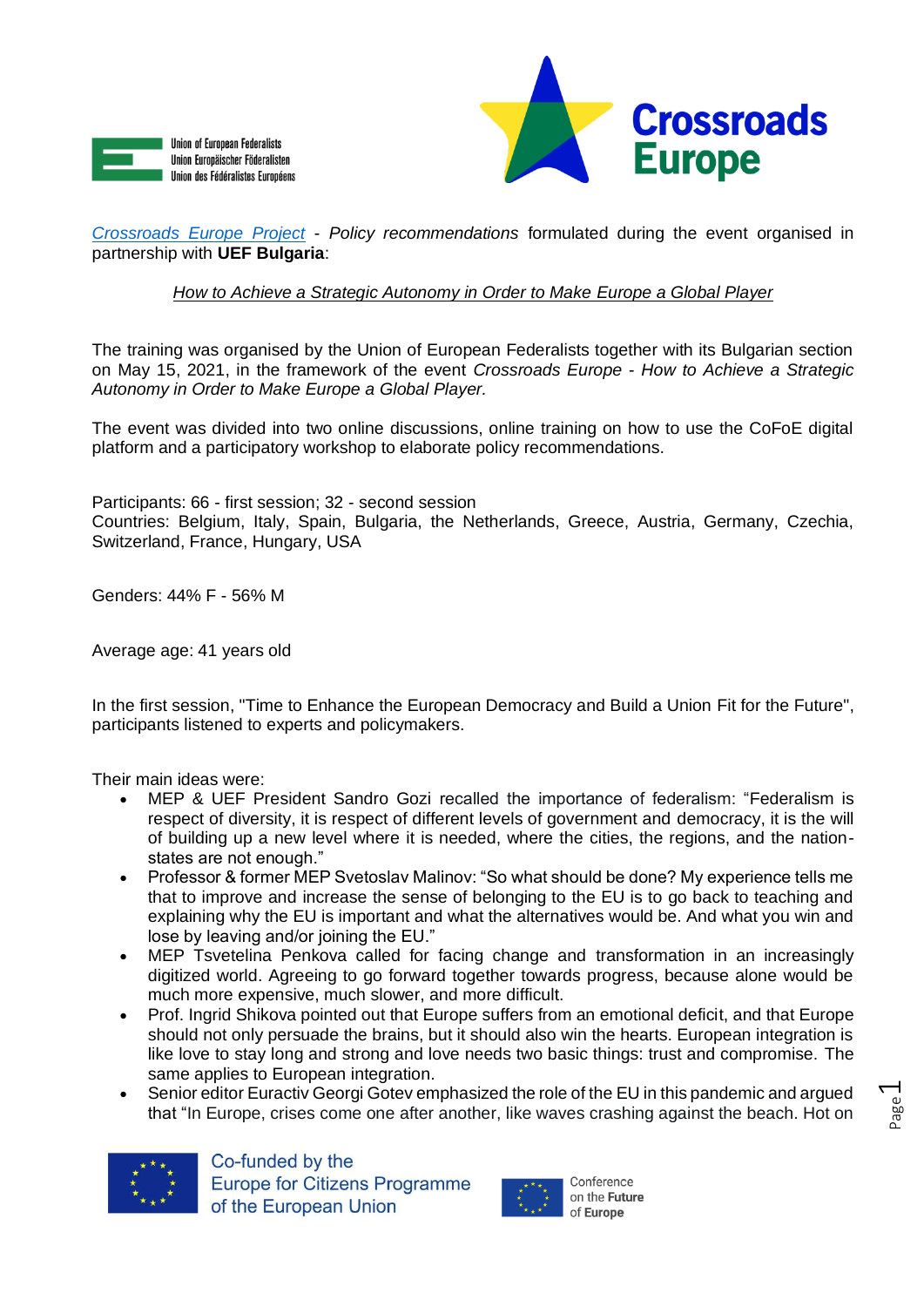



the heels of Brexit came COVID-19. We can criticize the EU's response, but it's difficult to imagine what epidemiological situation the continent would be in if the Union didn't exist."

The debate, moderated by UEF Austria Vice-President Philip Agathonos, was followed by a training on the use of the CoFoE platform on the Future of Europe led by UEF Communication Officer[, Mariona](mailto:mariona.espinonieva@federalists.eu)  [Espín Onieva.](mailto:mariona.espinonieva@federalists.eu) A guide of what was explained during the event was sent to all participants. During the second session, "How to Achieve a Strategic Autonomy in Order to Make Europe a Global Player", participants again listened to different panelists.

Their relevant ideas on the topic were:

- Director of the Economics and International Relations Institute, Lyubomir Kyuchukov emphasized the need for the EU to regain its role as a global player, especially in today's multipolar world.
- MEP & President of UEF Bulgaria Andrey Kovatchev: stressed the importance of increasing digitalization, available to all. But above all, he highlighted the risks, calling for greater attention to what is illegal in real life and what is not online.
- Civil activist & President of the Bulgarian Green Party Borislav Sandov stressed the Greens' historical proximity to federalism and highlighted the need for the EU to change the management of resources, such as food and water, at the EU level. Not just because they are running out, but to prevent environmental disasters.
- Prof. Mariya Trifonova highlighted that the Union needs common policies, an approach to sustainability and to go against the particularism and selfishness of countries, as the citizens want.

The debate was followed by contributions from several people in the audience and moderated by UEF Austria Vice-President Eva Lichtenberger. The conversation was focused on a few issues, in particular the need for a New Green Deal that is citizen-centered, more democratic, and inclusive digitalisation as well as the need for an affirmation of the EU's role as a global player.

After the debate, participants joined a workshop facilitated by Alejandro Cordero, former UEF Advocacy and Policy Officer.

The session "The Conference on the Future of Europe as an inclusive initiative to discuss security challenges from the citizens' perspective?" aimed at formulating policy recommendations. To do that, participants had at their disposal a working document summarizing the legal bases enshrined in the EU treaties in regard to Common Foreign and Security Policy.

The participants, students, local and international policymakers, and scholars were divided into breakout rooms. At the end of their group discussions, they cooperated to produce policy recommendations for different European policy fields, including European Security.



Co-funded by the **Europe for Citizens Programme** of the European Union

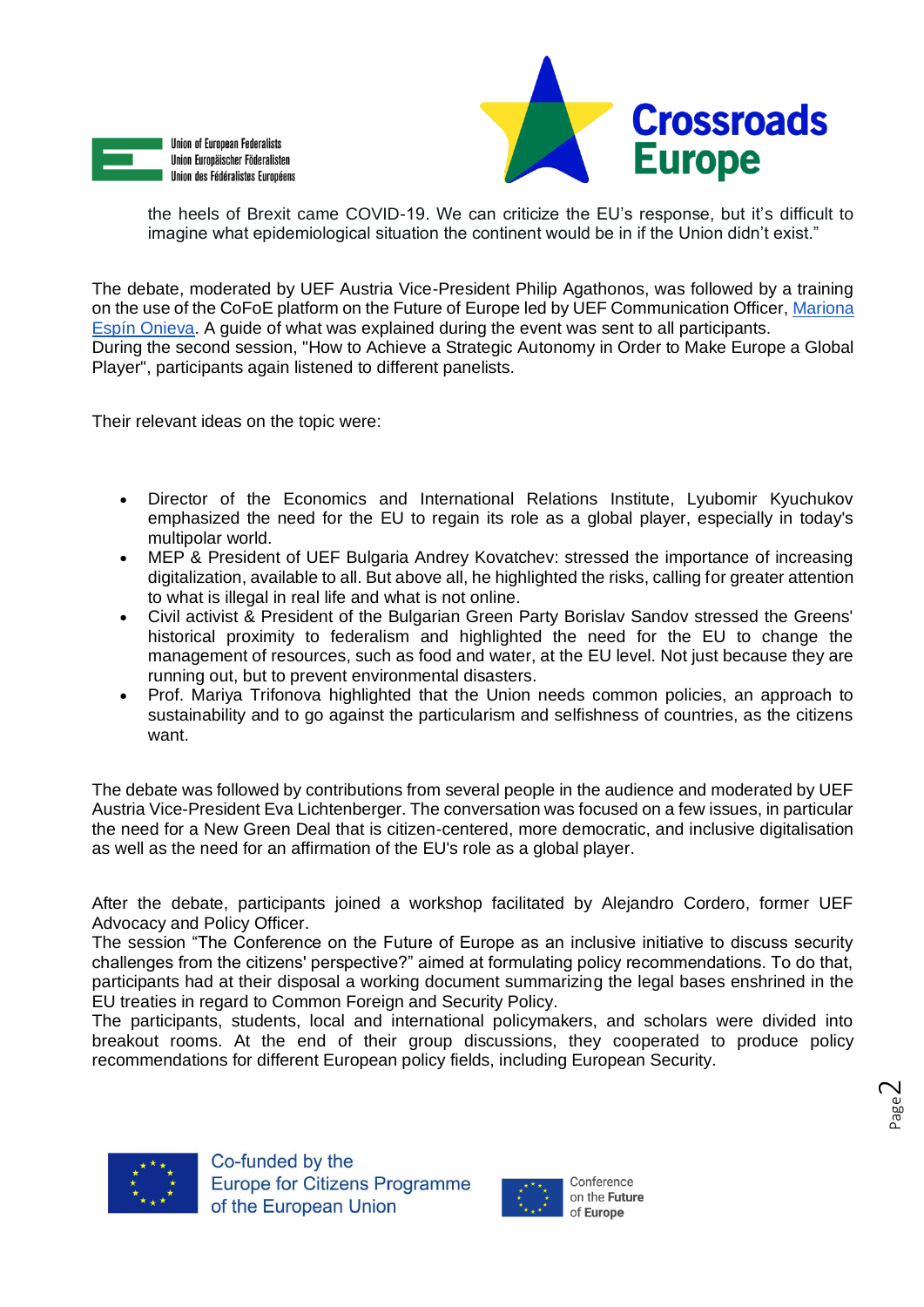



Group one - **Simone Veil**

**Topic:** Energy Sovereignty

*Problem assessment:*

- Formulation of energy policies is a restricted area for experts in most EU countries, especially the one characterised by centralised energy generation capacities (research shows that higher rate of energy generation's decentralization plus higher participation through private smallscale generation capacities are positively correlated with higher knowledge of citizens' knowledge/understanding of energy policies).
- The European Green Deal should be "translated" into something. In fact, for the time being, it presents elements of abstractness to properly engage with policy-making processes and its implementation.
- Energy cooperatives/communities remain outside the framework of effective interaction with the broader national energy sector.
- Nuclear phase-out/Fossil fuel phase-out and transition to other energy-producing sources.

Policy Recommendations:

- Energy communities to get access to the electric grid (on a national level).
- The phase-out or replacement of previous generation reactors.
- Organisation of citizens' participation in energy policy formulation and implementation.
- A consistent foreign energy policy much better coordinated (see North Stream, South Stream, etc.) - better focus on diversification, smaller dependence on fossil fuel energy.
- The integration of Central and Eastern European countries, fostering a common framework of cooperation to overcome past and current challenges by implementing national and regional measures and facilitating dialogue.
- Knowledge sharing.

## Group two - **Altiero Spinelli**:

**Topic:** EU Decision-making process within the European Council - Unanimity principle.

Decision-making in the European Council lacks agility in terms of bureaucracy. It can be considered an obstacle to resolve major global challenges in the field of the common foreign and security policy, citizenship (granting new rights to EU citizens), EU membership, harmonisation of national legislation on indirect taxation, EU finances (own resources, Multiannual Financial Framework (MFF)), certain provisions in the field of justice and home affairs (the European prosecutor, family law, operational police cooperation, etc.), harmonisation of national legislation in the field of social security and social protection. The threat of a veto allows recalcitrant Member States to water down agreements, delay decision-making, or thwart a common policy altogether. The greater the number of states, the more



Co-funded by the **Europe for Citizens Programme** of the European Union



Page ന